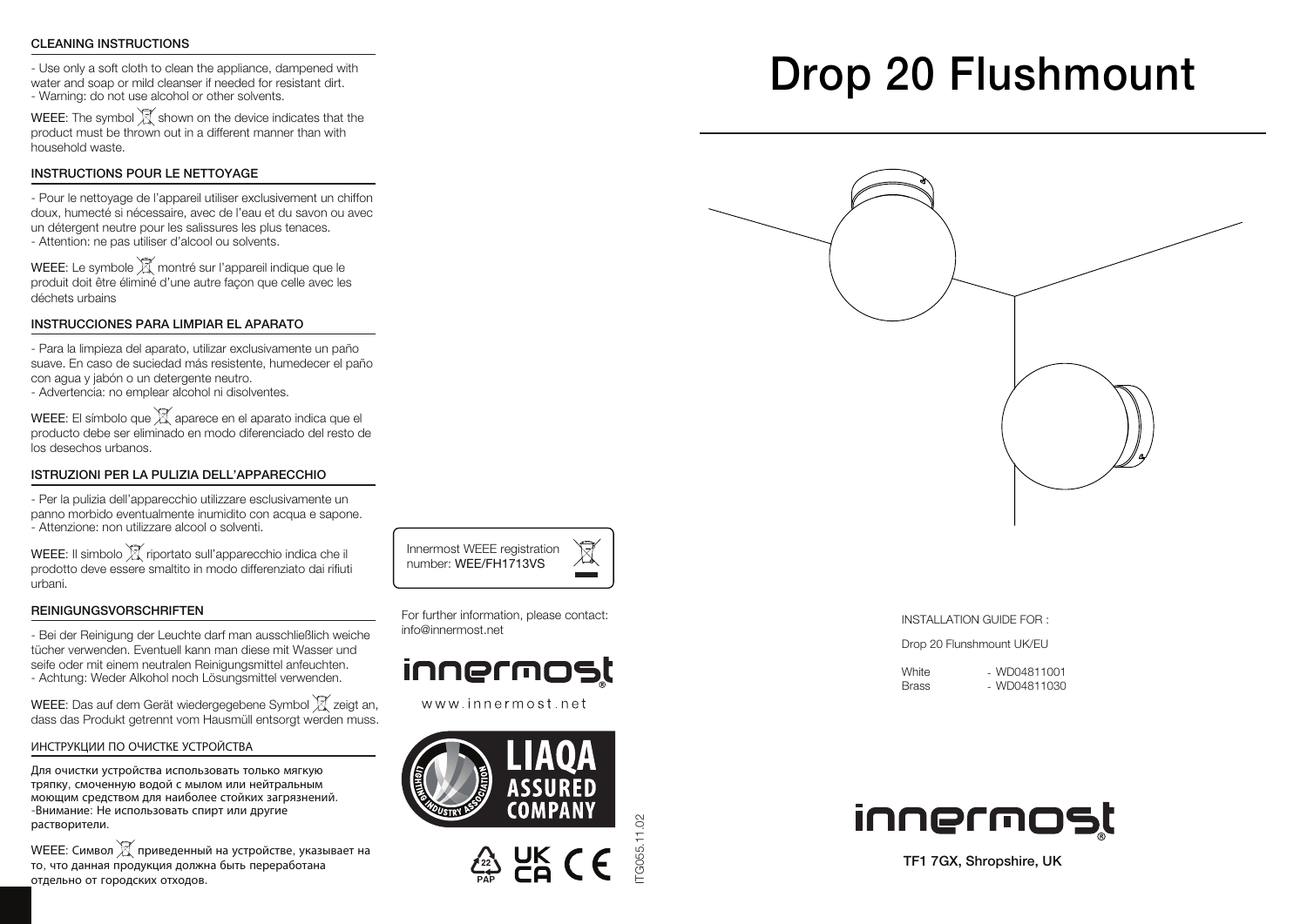### Drop 20 Flushmount

*by innermost*



### **WARNING!**

The Installation should only be undertaken by a qualified electrician and must be installed in accordance with current building and wiring regulations.

When installing and whenever acting on the appliance, ensure that the power supply has been switched off.

- (1) Screw into joist or use suitable fixing into substrate.
- Neutral Core is identified by the blue trace (thread).  $\frac{1}{3}$ <br> $\frac{2}{3}$
- (3) This is a Class 2 item, the provided connection is for terminating the Earth Conductor only.

Surfaces can become hot while running. Should the external trailing cable get damaged, it must be replaced by Innermost or by qualified personnel in order to avoid any danger.

### **¡ATENCIÓN!**

La instalación sólo debe ser realizada por un electricista calificado y debe instalarse de acuerdo con las normas actuales de construcción y cableado. Para efectuar la instalación, y toda vez que se

efectúe alguna operación en el aparato, asegurarse de haber cortado la corriente eléctrica.

- Atornille en la viga o use una fijación adecuada en el sustrato.
- El neutro se identifica por el rastro azul (hilo).
- Este es un elemento de la clase 2, la conexión es proporcionada por la terminación sólo el conductor de tierra.

Las superficies pueden calentarse durante el funcionamien.

Si el cable externo se estropea, debe ser sustituido por Innermost o por personal cualificado con el fin de evitar situaciones 1) Atornille<br>adecuae<br>2) El neutre<br>(hilo).<br>3) Este es<br>conexió<br>terminae<br>Las superffuncionami<br>Si el cable<br>cualificado<br>cualificado<br>peligrosas.

### **ATTENTION!**

L'installation du luminaire doit se faire par un ingénieur électricien agréé Et doit être installé en respectant les règles en vigueur sur la construction et le câblage.

innermost

Au moment de l'installation et chaque fois que l'on intervient sur l'appareil, s'assurer que la tension d'alimentation ait été coupée.

- Vissez dans la solive ou utilisez une fixation approprié dans le substrat.
- Le noyau neutre est identifiable par la marque bleue (lien).  $\frac{1}{3}$
- Ceci est un élément de classe 2, la connexion fournie est pour terminer que la Terre Chef d'orchestre

Les surfaces peuvent chauffer lors de l'utilisation. Si le cordon flexible externe est endommagé, il doit être remplacé par Innermost ou par le personnel qualifié afin d'éviter des dangers.